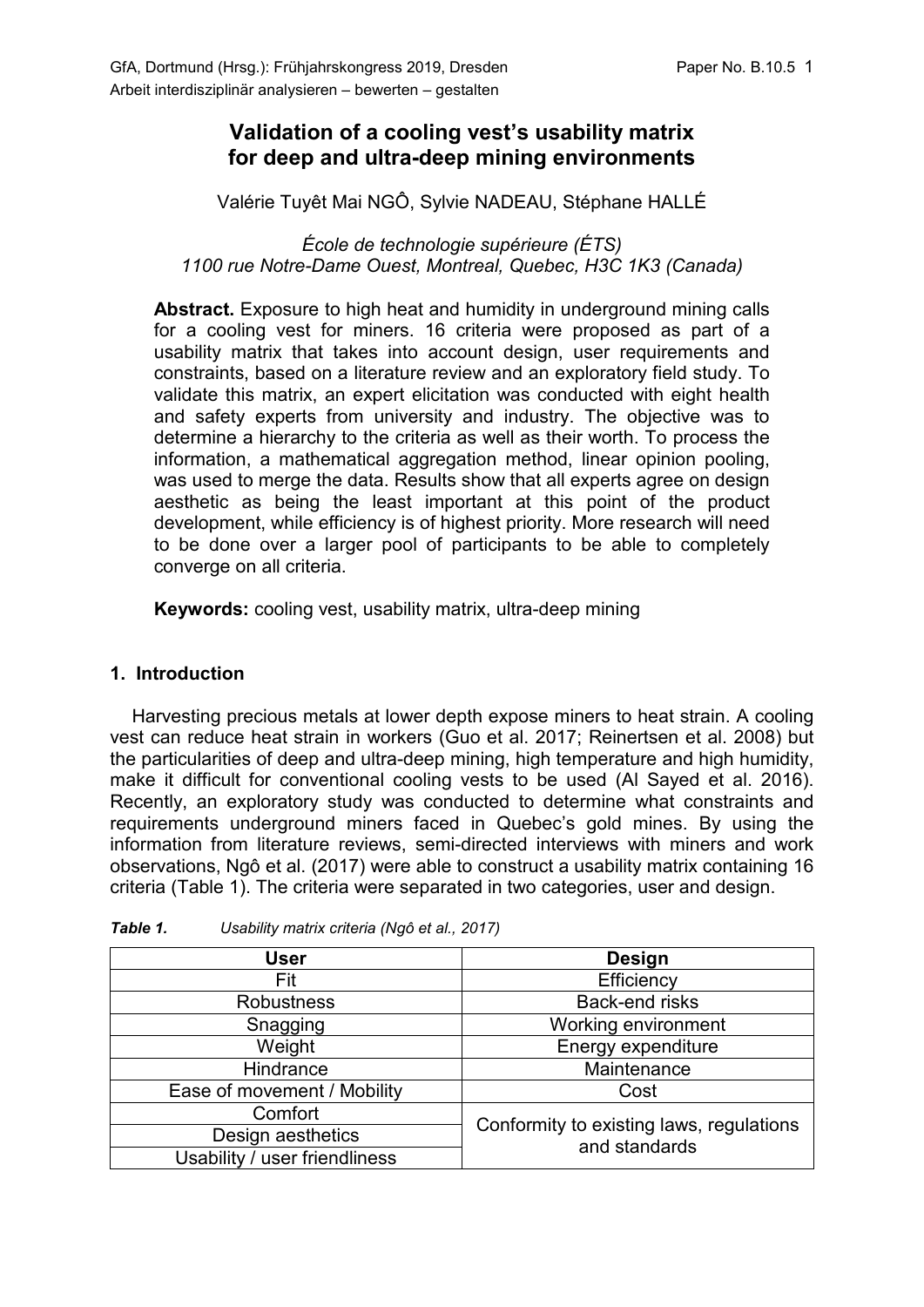GfA, Dortmund (Hrsg.): Frühjahrskongress 2019, Dresden Paper No. B.10.5 2 Arbeit interdisziplinär analysieren – bewerten – gestalten

To the best of our knowledge, there is no existing matrix made specifically for a cooling equipment destined to be worn in deep and ultra-deep mines. Expert elicitation is a systematic approach in which subjective judgements from experts are collected to gain information on variables about which there is substantial uncertainty (O'Hagan et al. 2006). In this research project, uncertainty remained about the relevance of most criteria except design aesthetic and efficiency.

The aim of this paper is to present a brief summary of results on the hierarchy of criteria established by the experts.

## **2. Methodology**

The process was subjected to approval by the ethical committee of ÉTS which was obtained in January 2018. The search region for experts was limited to Canada and it was necessary for them to be actively involved in research or practice in occupational health and safety. Industrial experts in OHS from the mining sector were included in the study because of their in-depth knowledge of mining practices and regulations. After the initial contact and verbal or email agreement, a consent form and a questionnaire was sent to the expert to be completed. The expert had three weeks to complete both forms and send them back to the researchers.

The first section of the questionnaire focused on criteria definitions as seen in Ngô et al. (2017). The second section of the questionnaire presented a two by two comparison of criteria. In that section, experts determined, for each comparison, which criterion took precedence over the other. For example, the experts had to decide between robustness and cost, which criteria would be prioritized and check the box accordingly.

Once all the consent forms and questionnaires had been received, data was analyzed and compiled to obtain a single distribution representing the hierarchical importance of each criteria. There are two options to obtain a single distribution following expert elicitation (O'Hagan et al. 2006). The first way is to use mathematical aggregation and consists of obtaining each expert's opinion individually, then combining them mathematically. The second option is to use behavioral aggregation, which requires interaction between all experts to get a single distribution as a whole, this implies consensus in between all experts.

In this case, a mathematical aggregation method was used to merge the data, linear opinion pooling. This was done because of the geographical repartition of the experts and the time constraints; it was not realistic to think they could be assembled to generate the single distribution in the form of behavioral aggregation. In linear opinion pooling, experts' opinion are all of equal weight, the results encompass all values and no values are ruled out.

Results were analyzed in the following way:

- All checkmarks were summed to determine overall hierarchy (highest number of checkmarks indicate criterion that took precedence the most).
- The number of checkmarks for each criterion by expert was compared individually and associated with a rank (1 to 16, 1 = most important, 16 least important), when two criteria had the same number of checkmarks, they received the lowest rank possible, the next criteria after that had the rank + (number of equal checkmarks). Ex. Robustness and work environment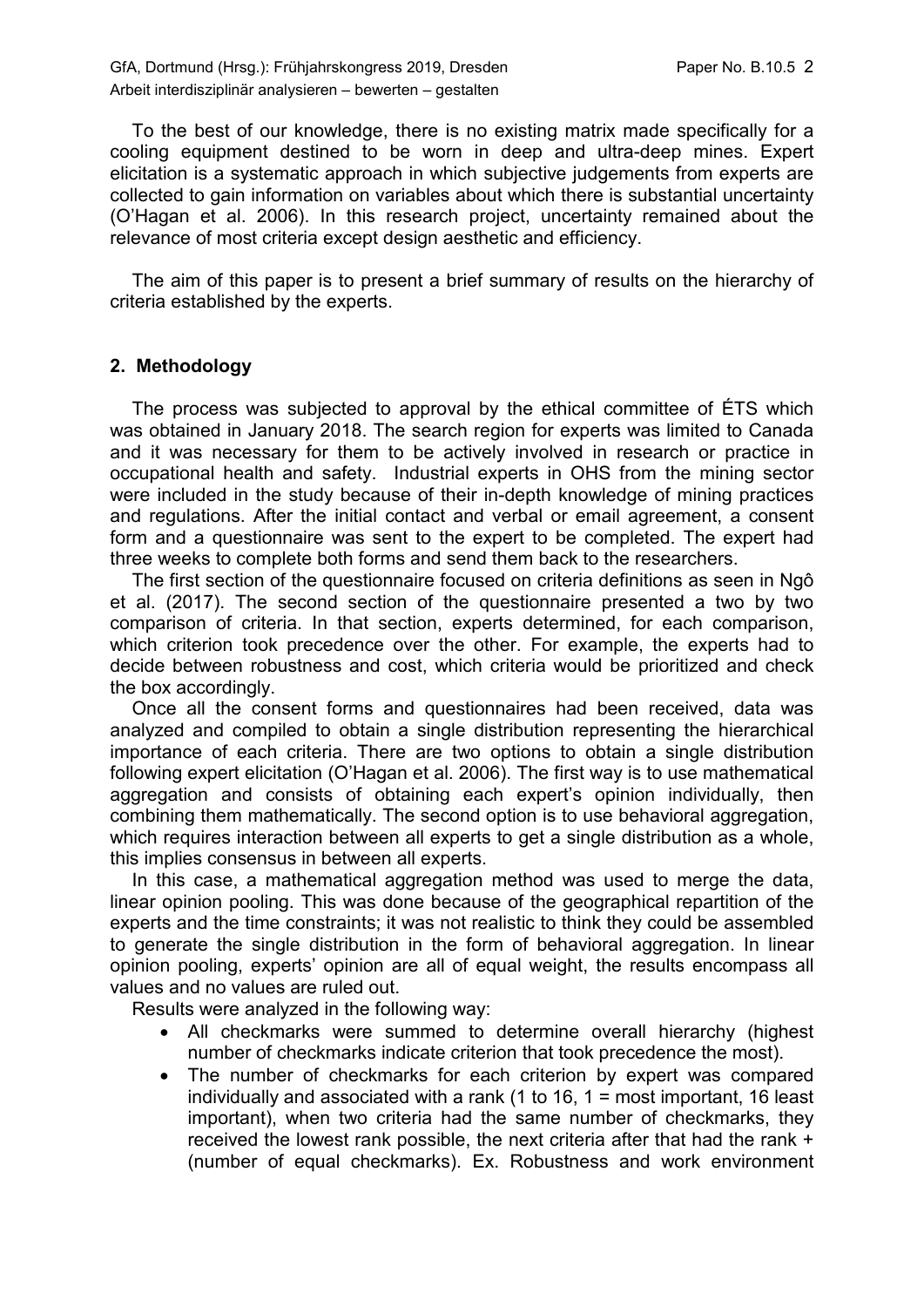have the same number of checkmarks 10, comfort has 12, this ranks both robustness and work environment at rank 4 and comfort will be rank 6.

## **3. Results**

A total of eight experts responded to the questionnaire. University experts had expertise in varied fields such as human factors, protective clothing and thermal constraints. The industrial experts were working or had worked in the mining industry for at least 15 years.

After summing the results, two criteria stood out from the rest: design aesthetic and efficiency (Table 2). In the case of efficiency, it arrived in first place overall with all experts opinions combined while design aesthetic arrived in last place. There was no significant difference for these results when combining only the opinions of university experts and field experts by themselves.

| Criteria         | <b>Overall rank by total</b><br>number of votes | <b>Mean and standard</b><br>deviation between each<br>expert |
|------------------|-------------------------------------------------|--------------------------------------------------------------|
| Efficiency       | First (101/120)                                 | $12.60 \pm 1.19$                                             |
| Design aesthetic | Last (4/120)                                    | $0.50 \pm 0.53$                                              |

*Table 2. Hierarchy of criteria*

The overall rank was also evaluated in both cases, with efficiency arriving in 1st position with an average rank of 2.8  $\pm$  1.2 (5 experts put it in 2<sup>nd</sup> place, 1 in 3<sup>rd</sup>, 1 in  $4<sup>th</sup>$  and 1 in 5<sup>th</sup> place). Design aesthetic in last position with an average rank of 15.7  $\pm$ 0.5 (5 experts put it in 16th place, 3 in 15th place). Results for the remaining criteria did not converge, with many of the criteria receiving equal number of checkmarks in individual expert ranking and overall ending up with very similar total number of checkmarks.

## **4. Discussion**

The fact that the questionnaire was self-administered, might have played a role in the clear cut of results. It would have been preferable to have face-to-face interviews or at least phone interviews with all participants to prevent misunderstanding that can lower the quality of their response (O'Hagan et al. 2006). Initially, experts were contacted by phone or email and were supposed to answer the questionnaire with the interviewer on the phone. However, because of the geographical repartition (throughout Canada), the time difference and the fact experts are busy people, the decision was made to send the questionnaire to be filled as their schedule allowed. This was done to better retain the experts.

Further exploitation of the acquired data might be interesting. For example, to evaluate how many times a specific criterion was prioritized over another (robustness being consistently picked over cost by all experts).

In product design, usability is ensured by following human-centered design principles (Lewis 2014). As such, the participants that should be involved in the creation of the usability matrix should be the miners themselves. However, at this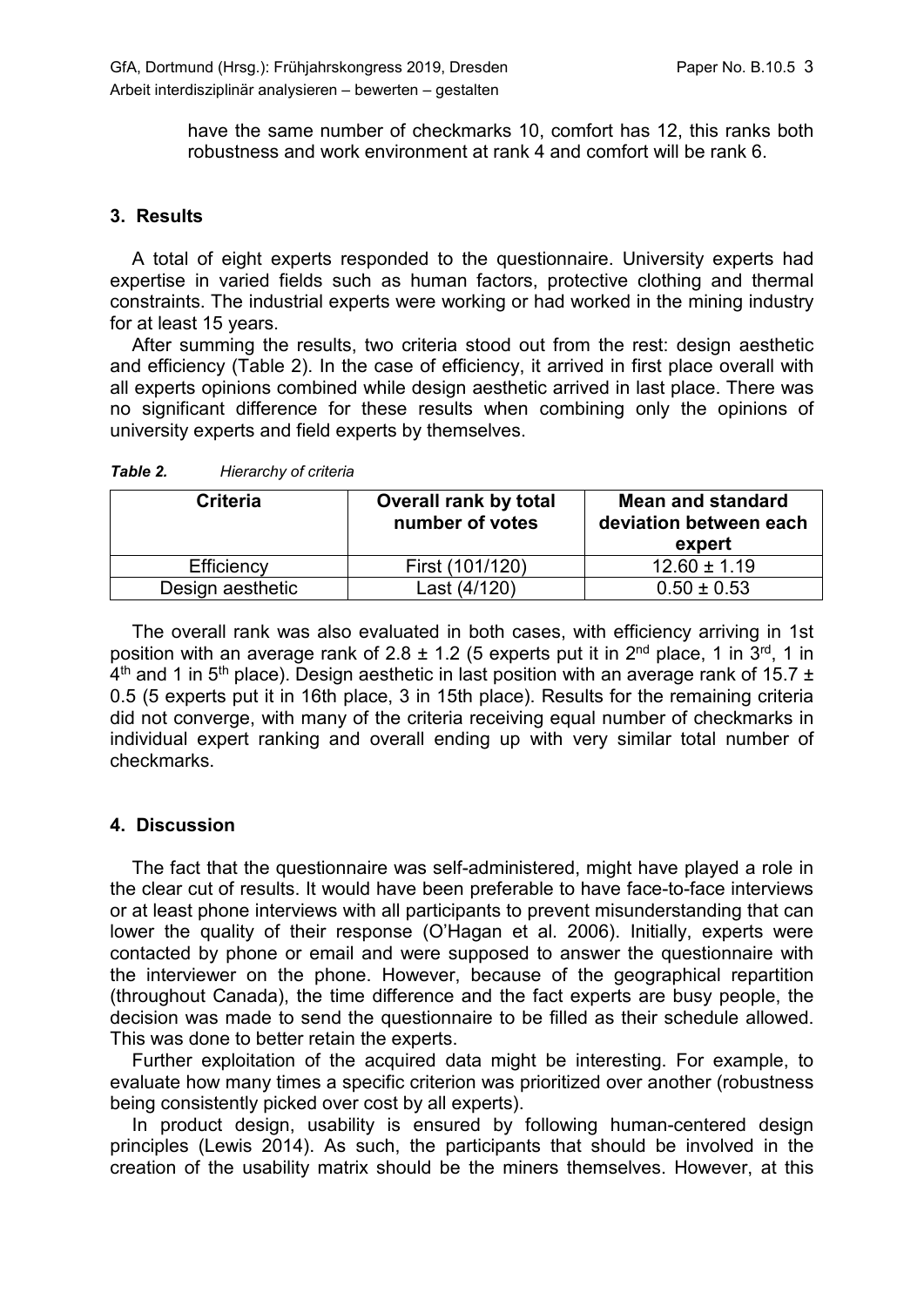point in time, the usability matrix has been tested in a controlled environment, which is consistent with the technology readiness level 6 of this project. With the information acquired from this phase of the project, it will be possible to improve the usability matrix and future testing should allow the researchers to obtain convergence on the remaining criteria.

## **5. References**

- Al Sayed, C., L. Vinches and S. Hallé (2016). Towards Optimizing a Personal Cooling Garment for Hot and Humid Deep Mining Conditions. Open Journal of Optimization 5(1): 35-43.
- Guo, Yueping, Albert PC Chan, Francis KW Wong, Yi Li, Shu Sun et Xiao Han. 2017. Developing a hybrid cooling vest for combating heat stress in the construction industry. Textile Research Journal, vol. 0, no 0, p. 1-16.
- Lewis, James R. 2014. Usability: Lessons Learned … and Yet to Be Learned. International Journal of Human–Computer Interaction, vol. 30, no 9, p. 663-684.
- Ngô, V. T. M., S. Nadeau and S. Hallé (2017). Ergonomic design of a cooling vest in deep and ultradeep mining environments. Occupational Ergonomics 13(S1): 115-126.
- O'Hagan, A., Caitlin Buck, Alireza Daneshkhah, J. Eiser, P. H. Garthwaite, D. J. Jenkinson, Jeremy Oakley et T. Rakow. 2006. Uncertain Judgements: Eliciting Expert Probabilities. John Wiley & Sons Ltd., 321 p.
- Reinertsen, Randi Eidsmo, Hilde Færevik, Kristine Holbø, Ragnhild Nesbakken, Jarl Reitan, Arne Røyset et Maria Suong Le Thi. 2008. Optimizing the Performance of Phase-Change Materials in Personal Protective Clothing Systems. International Journal of Occupational Safety and Ergonomics, vol. 14, no 1, p. 43-53.

**Acknowledgements.** We would like to thank Fonds de recherche du Québec – Nature et technologies (FQRNT) and the École de technologie supérieure for providing financial support for this research.